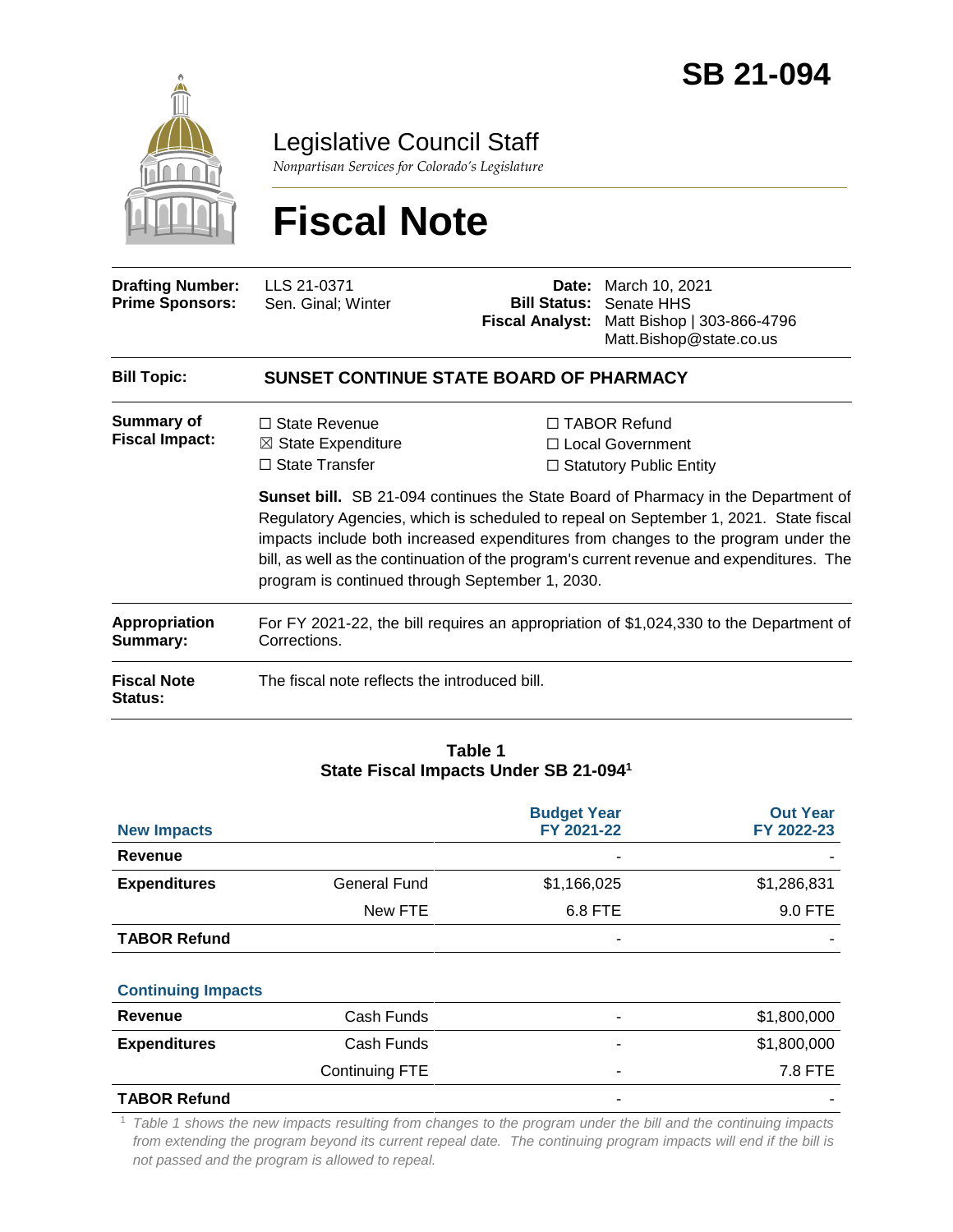Page 2

# Page 2<br>March 10, 2021 **SB 21-094**

# **Summary of Legislation**

The bill continues the State Board of Pharmacy for nine years, until September 1, 2030. In addition, the bill adjusts the types of pharmacists that are included on the board, aligns state statute with the federal Drug Quality and Security Act, and modifies the board's authority to inspect certain facilities. The bill also includes various changes to the scope of practice for pharmacy professionals and the regulation of certain medical facilities, as described below.

**Scope of practice—pharmacists.** The bill expands the scope of practice for pharmacists to include providing care pursuant to a collaborative pharmacy practice agreement; expanding prescriptive authority, including the administration of opiate antagonists; ordering laboratory tests as related to medication therapy; and performing limited physical assessments. Pharmacists may fill a prescription for a specific drug with a substitute and make minor adaptations to a prescription, under certain conditions. The bill also requires pharmacists to offer patient counseling and directs the board to adopt rules addressing such services.

**Scope of practice—pharmacy technicians.** The scope of practice for pharmacy technicians is also expanded to include documenting nonclinical information from patients, replenishing automated dispensing devices without pharmacist verification if using bar code technology, and registering with the Prescription Drug Use Monitoring Program on behalf of a pharmacist.

**Facility regulation.** The bill adjusts the regulation of certain medical facilities by adding community mental health clinics and facilities that operate a licensed substance use disorder treatment program to the definition of "other outlets," and requiring 503B outsourcing facilities and third-party logistics providers to register with the board.

**Other changes.** The bill makes a variety of other changes, including:

- repealing the requirement that the board justify to the Veterinary Pharmaceutical Advisory Committee any deviations from the committee's recommendations;
- repeals the ability of prescription drug outlets to register as compounding drug outlets;
- increasing the amount of medication a hospital is authorized to dispense from a 24-hour supply to a 72-hour supply, and permits hospitals to dispense prescription drugs to a patient for a temporary leave from the hospital of less than 24 hours;
- repealing the requirement that a prescription for an anabolic steroid require its purpose be printed on the label; and
- requiring the board to adopt rules for electronic records storage.

# **Continuing Program Impacts**

Based on the department's FY 2020-21 budget, the Department of Regulatory Agencies is expected to have continued revenue and expenditures of \$1.8 million and 7.8 FTE to administer the current regulatory requirements of the Board of Pharmacy. If this bill is enacted, current revenue and expenditures will continue for the program starting in FY 2022-23. This continuing revenue is subject to the state TABOR limits. If this bill is not enacted, the program will end on September 1, 2022, following a wind-down period, and state revenue and expenditures will decrease starting in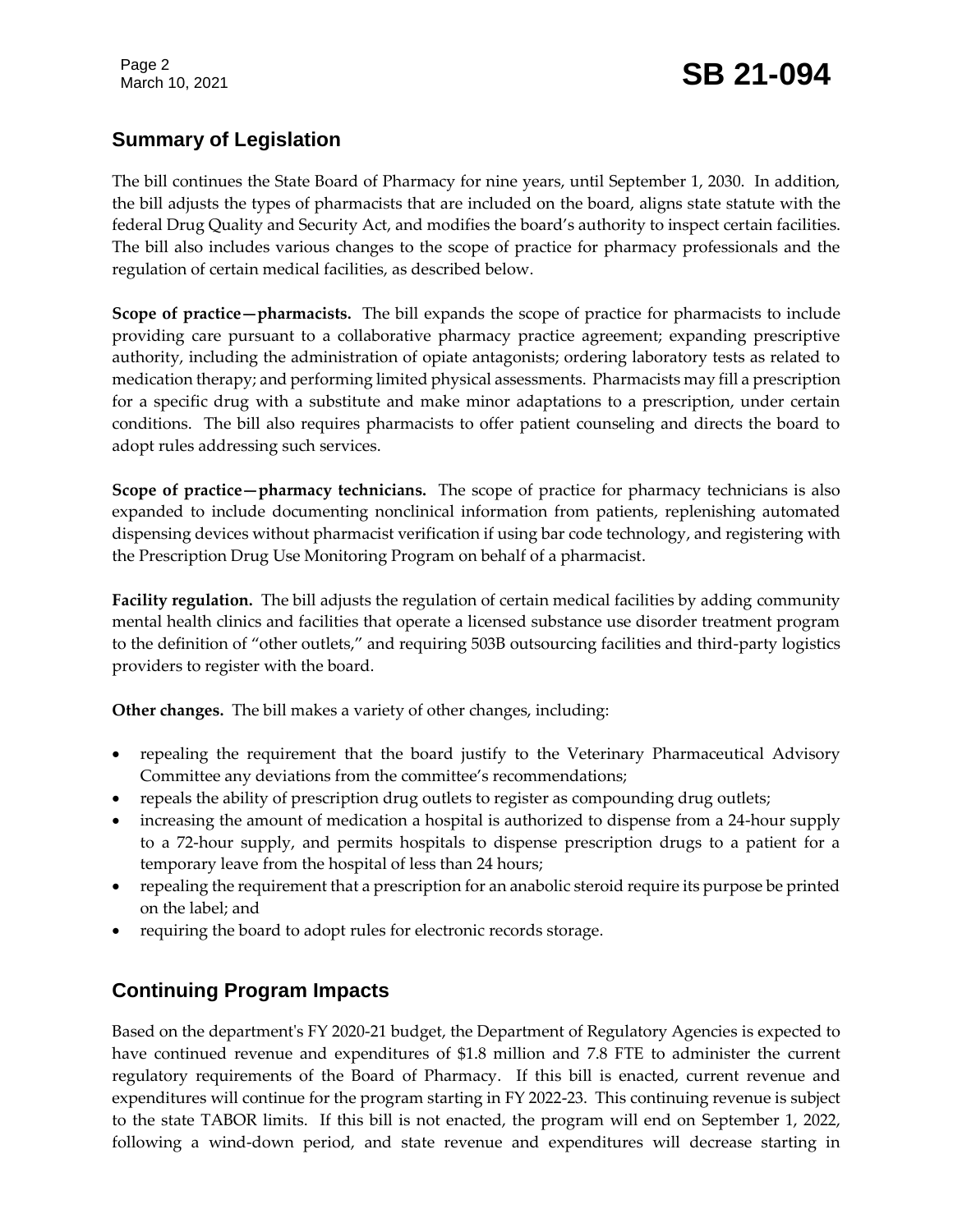FY 2022-23 by the amounts shown in Table 1. The changes to the program that drive additional revenue and costs are discussed in the State Revenue and State Expenditures sections below.

# **State Expenditures**

The bill increases General Fund expenditures by \$1,166,025 and 6.8 FTE in FY 2021-22 and \$1,286,831 and 9.0 FTE in FY 2022-23 in the Department of Corrections (DOC). It also increases workload in the Departments of Regulatory Agencies, Public Health and Environment, and Law, as discussed below.

|                                           |                   | FY 2021-22  | FY 2022-23     |
|-------------------------------------------|-------------------|-------------|----------------|
| <b>Department of Corrections</b>          |                   |             |                |
| <b>Personal Services</b>                  |                   | \$814,480   | \$1,085,972    |
| <b>Operating Expenses</b>                 |                   | \$209,850   | \$12,600       |
| Centrally Appropriated Costs <sup>1</sup> |                   | \$141,695   | \$188,259      |
|                                           | <b>Total Cost</b> | \$1,166,025 | \$1,286,831    |
|                                           | Total FTE         | 6.8 FTE     | <b>9.0 FTE</b> |

#### **Table 2 Expenditures Under SB 21-094**

<sup>1</sup> *Centrally appropriated costs are not included in the bill's appropriation.*

**Department of Corrections.** The bill requires that mail-order pharmacies, like those operated by the DOC, provide counseling services on new medication therapies from a pharmacist. DOC currently provides counseling services, but from medical providers. DOC requires 9.0 FTE pharmacists to provide the required services. The fiscal note assumes a September 1, 2021 start date to align with the effective date of the bill, and accounts for the General Fund pay date shift.

**Department of Regulatory Agencies.** Workload will increase for the Board of Pharmacy to promulgate rules, engage in outreach, and respond to complaints associated with new functions. This workload is expected to be minimal and can be accommodated within existing appropriations.

**Department of Public Health and Environment.** Workload will increase in the Health Facilities and Emergency Medical Services Division to implement rules that conform to those promulgated by the Board of Pharmacy. This workload is expected to be minimal and can be accommodated within existing appropriations.

**Department of Law.** Workload will increase to assist departments in rulemaking. This workload can be accomplished within existing appropriations.

**Centrally appropriated costs.** Pursuant to a Joint Budget Committee policy, certain costs associated with this bill are addressed through the annual budget process and centrally appropriated in the Long Bill or supplemental appropriations bills, rather than in this bill. These costs, which include employee insurance and supplemental employee retirement payments, are estimated to be \$141,695 in FY 2021-22 and \$188,259 in FY 2022-23.